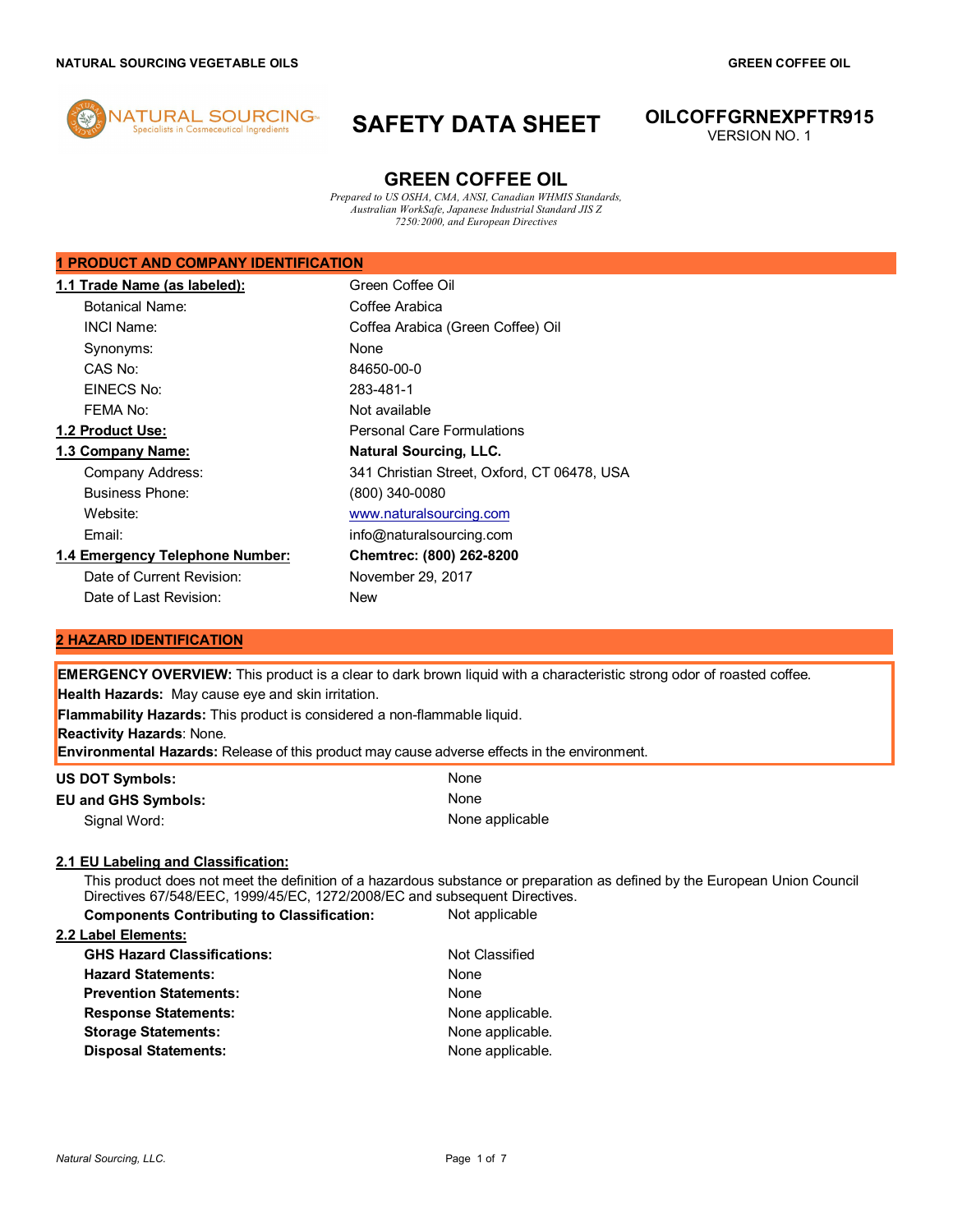#### **2.3 Health Hazards or Risks From Exposure:**

#### **Symptoms of Overexposure by Route of Exposure:**

The most significant routes of overexposure for this product are by contact with skin and eyes. The symptoms of overexposure are described in the following paragraphs.

#### **Acute:**

Inhalation: Not expected under normal conditions.

Skin Contact: May cause skin irritation upon direct contact.

Eye Contact: May cause eye irritation upon direct contact.

Ingestion: Not expected under normal conditions

# **Chronic:** No data available.

### **Target Organs:**

Acute: Eyes, Skin Chronic: No data available

| <b>3 COMPOSITION / INFORMATION ON INGREDIENTS</b>    |        |                |                   |                              |
|------------------------------------------------------|--------|----------------|-------------------|------------------------------|
| 3.1 Type of Product: Natural Sourcing Vegetable Oils |        |                |                   |                              |
| Ingredients:                                         | $WT\%$ | <b>CAS No.</b> | <b>EINECS No.</b> | <b>Hazard Classification</b> |
| Green Coffee Oil                                     | 100%   | 84650-00-0     | 283-481-1         | Not Classified               |

| <b>4 FIRST AID MEASURES</b>                                           |                                                                                                                                                                                                                                                                                                                                                                                                    |
|-----------------------------------------------------------------------|----------------------------------------------------------------------------------------------------------------------------------------------------------------------------------------------------------------------------------------------------------------------------------------------------------------------------------------------------------------------------------------------------|
| 4.1 Description of First Aid Measures:                                |                                                                                                                                                                                                                                                                                                                                                                                                    |
| Eye Contact:                                                          | If product enters the eyes, flush with plenty of water or eye wash<br>solution for several minutes. Seek medical attention if irritation persists.                                                                                                                                                                                                                                                 |
| <b>Skin Contact:</b>                                                  | Wash skin thoroughly with soap and water after handling. Seek medical<br>attention if irritation develops and persists.                                                                                                                                                                                                                                                                            |
| Inhalation:                                                           | If breathing becomes difficult, remove victim to fresh air. If necessary,<br>use artificial respiration to support vital functions. Seek medical<br>attention.                                                                                                                                                                                                                                     |
| Ingestion:                                                            | If product is swallowed, call physician or poison center if you feel<br>unwell. If professional advice is not available, do not induce vomiting.<br>Never induce vomiting or give diluents (milk or water) to someone who<br>is unconscious, having convulsions, or who cannot swallow. Seek<br>medical advice. Take a copy of the label and/or SDS with the victim to<br>the health professional. |
| <b>Medical Conditions Generally Aggravated by</b><br><b>Exposure:</b> | No data available                                                                                                                                                                                                                                                                                                                                                                                  |
| 4.2 Symptoms and Effects Both Acute and Delayed:                      | Contact with skin and eyes may cause irritation.                                                                                                                                                                                                                                                                                                                                                   |
| 4.3 Recommendations to Physicians:                                    | Treat symptoms and eliminate overexposure.                                                                                                                                                                                                                                                                                                                                                         |

#### **5 FIRE FIGHTING MEASURES**

#### **5.1 Fire Extinguishing Materials:**

**Use the following fire extinguishing materials: Water Spray:** No

**Foam:** Yes **Halon:** No

**Carbon Dioxide:** Yes **Dry Chemical:** Yes **Other:** Any "C" Class

#### **5.2 Unusual Fire and Explosion Hazards:**

Cool fire exposed containers with water spray. Closed containers may build up pressure if exposed to heat (fire). Explosive Sensitivity to Mechanical Impact: No Explosive Sensitivity to Static Discharge: No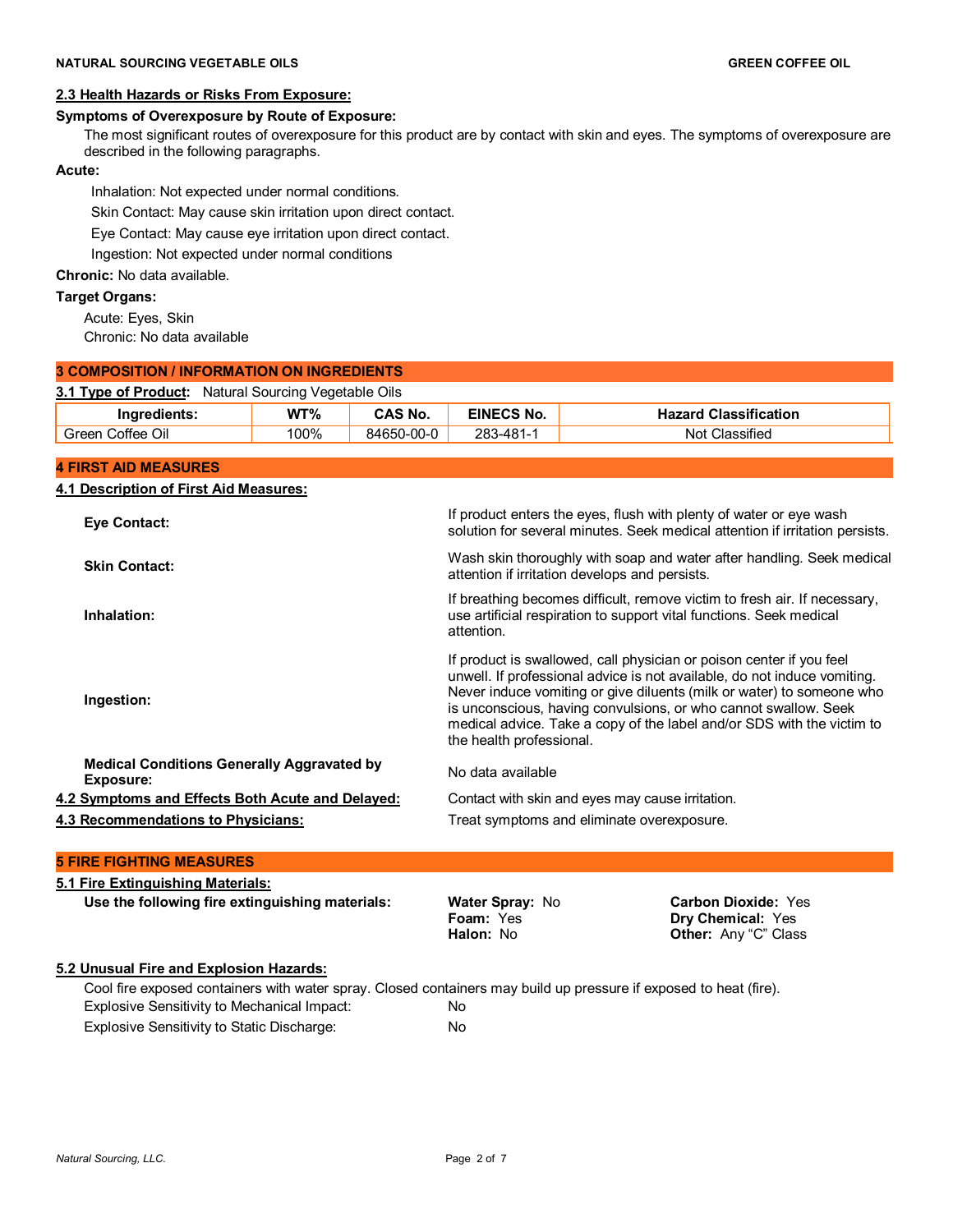- **5.3 Special Fire-Fighting Procedures:**  $\bullet$  Incipient fire responders should wear eye protection.
	- Structural firefighters must wear Self-Contained Breathing Apparatus (SCBA) and full protective equipment.

• Isolate materials not vet involved in the fire and protect personnel. Move containers from fire area if this can be done without risk; otherwise, cool with carefully applied water spray.

• If possible, prevent run-off water from entering storm drains, bodies of water, or other environmentally sensitive areas.



#### **6 ACCIDENTAL RELEASE MEASURES (STEPS FOR SPILLS)**

#### **6.1 Personal Precautions, Protective Equipment and Emergency Procedures:**

Use cautious judgment when cleaning up spill. Wear suitable protective clothing, gloves, and eye/face protection.

# **6.2 Environmental Precautions:**

Construct a dike to prevent spreading. Keep out of sewers, storm drains, surface waters, and soils.

### **6.3 Spill and Leak Response:**

- **Small Spills:** Small Spills: **Small Spills: Collect material via mop.** Place in tightly sealed containers for proper disposal. Do not store in unmarked containers.
	- Approach spill areas with caution. Spilled material is slippery.
	- If liquid was introduced, create a dike or trench to contain material. Soak up with absorbent material such as clay, sand or other suitable non-reactive material.
	- Place in leak-proof containers. Seal tightly for proper disposal.
	- Dispose of in accordance with U.S. Federal, State, and local hazardous waste disposal regulations and those of Canada and its Provinces, those of Australia, Japan and EU Member States (see Section 13, Disposal Considerations).

**Large Spills:**

 $\bullet$ 

### **7 HANDLING AND STORAGE**

#### **7.1 Precautions for Safe Handling:**

To prevent eye contact under the foreseeable conditions of use, wear appropriate safety eyewear. When handling, do not eat, drink, or smoke. Wash thoroughly after handling.

#### **7.2 Storage and Handling Practices:**

Store in a cool, dry location, in a sealed container in a well ventilated area away from sources of ignition. Do not store in unmarked containers.

#### **7.3 Specific Uses:**

Personal care formulations.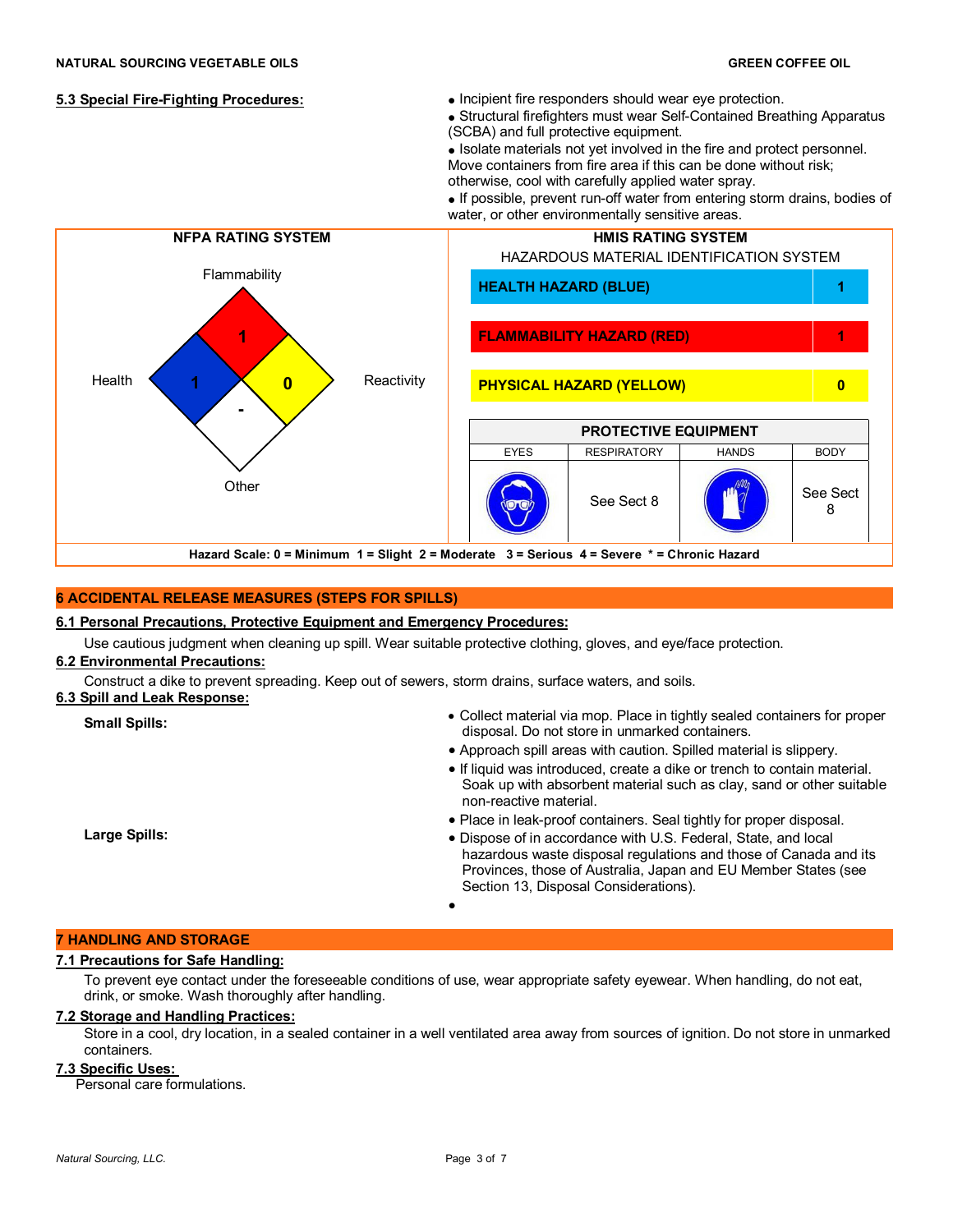#### **8 EXPOSURE CONTROL/PERSONAL PROTECTION**

#### **8.1 Exposure Parameters:**

|                                 | Nο | <b>DEL</b>   | <b>NIOCH DEI</b> |
|---------------------------------|----|--------------|------------------|
| $\sim$ $\cdot$<br>Oil<br>11 I F | ~~ | <br>не<br>Nr |                  |

#### **8.2 Exposure Controls:**

**Ventilation and Engineering Controls:** Use with adequate ventilation to ensure exposure levels are maintained below the limits provided above.

*The following information on appropriate Personal Protective Equipment is provided to assist employers in complying with OSHA regulations found in 29 CFR Subpart I (beginning at 1910.132) or equivalent standard of Canada, or standards of EU member states (including EN 149 for respiratory PPE, and EN 166 for face/eye protection), and those of Japan. Please reference applicable regulations and standards for relevant details.*

| <b>Respiratory Protection:</b> | Not required for properly ventilated areas.<br>Maintain airborne contaminant concentrations below guidelines listed<br>above, if applicable. If necessary, use only respiratory protection<br>authorized in the U.S. Federal OSHA Respiratory Protection Standard<br>(29 CFR 1910.134), equivalent U.S. State standards, Canadian CSA<br>Standard Z94.4-93, the European Standard EN149, or EU member<br>states.                                                                          |
|--------------------------------|-------------------------------------------------------------------------------------------------------------------------------------------------------------------------------------------------------------------------------------------------------------------------------------------------------------------------------------------------------------------------------------------------------------------------------------------------------------------------------------------|
| <b>Eye Protection:</b>         | Safety glasses or goggles are recommended.<br>If necessary, refer to U.S. OSHA 29 CFR 1910.133, Canadian<br>Standards, and the European Standard EN166, Australian Standards,<br>or relevant Japanese Standards.                                                                                                                                                                                                                                                                          |
| <b>Hand Protection:</b>        | Chemical resistant gloves are recommended required to prevent skin<br>contact.<br>If necessary, refer to U.S. OSHA 29 CFR 1910.138, the European<br>Standard DIN EN 374, the appropriate Standards of Canada, Australian<br>Standards, or relevant Japanese Standards.                                                                                                                                                                                                                    |
| <b>Body Protection:</b>        | Use body protect appropriate to task being performed.<br>If necessary, refer to appropriate Standards of Canada, or appropriate<br>Standards of the EU, Australian Standards, or relevant Japanese<br>Standards. If a hazard of injury to the feet exists due to falling objects,<br>rolling objects, where objects may pierce the soles of the feet or<br>where employee's feet may be exposed to electrical hazards, use foot<br>protection, as described in U.S. OSHA 29 CFR 1910.136. |

#### **9 PHYSICAL AND CHEMICAL PROPERTIES**

**9.1 Information on Basic Physical and Chemical Properties: Appearance (Physical State and Color):** This product is a clear to dark brown liquid. **Odor:** Characteristic strong odor of roasted coffee **Odor Threshold:** Not Available **pH:** Not Available **Melting/Freezing Point:** Not Available **Boiling Point:** Not Available **Flash Point:** Not Available **Evaporation Rate:** Not Available **Flammability (Solid; Gas):** Not Available **Upper/Lower Flammability or Explosion Limits:** Not Available **Vapor Pressure (mm Hg @ 20°C (68°F):** Not Available **Vapor Density:** Not Available **Relative Density:** 0.90-1.10 **Specific Gravity:** Not Available **Solubility in Water:** Insoluble **Weight per Gallon:** Not Available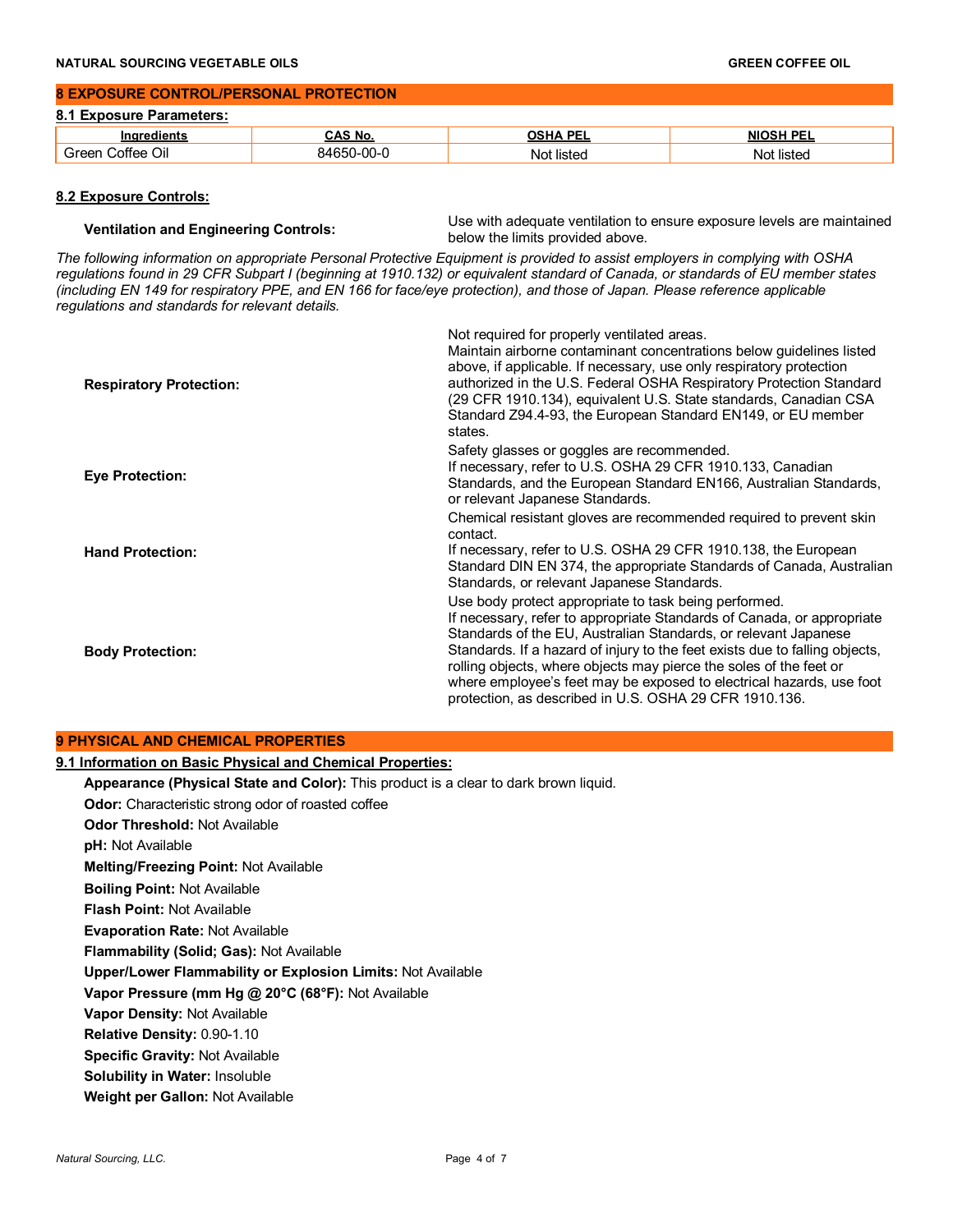**Partition Coefficient (n-octanol/water):** Not Available **Auto-Ignition Temperature:** Not Available **Decomposition Temperature:** Not Available **Viscosity:** Not Available

**9.2 Other Information:** No additional information available at this time.

| <b>10 STABILITY AND REACTIVITY</b>       |                                                    |
|------------------------------------------|----------------------------------------------------|
| 10.1 Reactivity:                         | This product is not reactive.                      |
| 10.2 Stability:                          | Stable under conditions of normal storage and use. |
| 10.3 Possibility of Hazardous Reactions: | None known.                                        |
| 10.4 Conditions to Avoid:                | Heat, open flame and sunlight.                     |
| 10.5 Incompatible Substances:            | Oxidizing agents.                                  |
| 10.6 Hazardous Decomposition Products:   | Acrolein at extreme heating.                       |
|                                          |                                                    |

these agencies.

Acute toxicity- Oral- Rat- LD50 5,000 mg/kg

Ingredients within this product are not found on the following lists: FEDERAL OSHA Z LIST, NTP, IARC, or CAL/OSHA and therefore are not considered to be, nor suspected to be, cancer-causing agents by

No specific information is available concerning the effects of this product and its components on the human reproductive system.

#### **11 TOXICOLOGICAL INFORMATION**

| 11.1 Information on Toxicological Effects: |  |
|--------------------------------------------|--|
| <b>Suspected Cancer Agent:</b>             |  |
|                                            |  |

**Irritancy: Internal Contract Contract Contract Contract Contract Contract Contract Contract Contract Contract Contract Contract Contract Contract Contract Contract Contract Contract Contract Contract Contract Contract C Sensitization to the Product:** This product is not expected to cause skin sensitization.

**Reproductive Toxicity:**

# **12 ECOLOGICAL INFORMATION**

| 12.1 Toxicity:                           | No specific data available on this product.                             |
|------------------------------------------|-------------------------------------------------------------------------|
| 12.2 Persistence and Degradability:      | No specific data available on this product.                             |
| 12.3 Bioaccumulative Potential:          | No specific data available on this product.                             |
| 12.4 Mobility in Soil:                   | No specific data available on this product.                             |
| 12.5 Results of PBT and vPvB Assessment: | No specific data available on this product.                             |
| 12.6 Other Adverse Effects:              | No data available                                                       |
| 12.7 Water Endangerment Class:           | At present, there are no ecotoxicological assessments for this product. |

#### **13 DISPOSAL CONSIDERATIONS**

**13.1 Waste Treatment Methods:** Waste disposal must be in accordance with appropriate U.S. Federal, State, and local regulations, those of Canada, Australia, EU Member States and Japan.

**13.2 EU Waste Code:** Not determined

## **14 TRANSPORTATION INFORMATION**

#### *US DOT, IATA, IMO, ADR:*

**14.1 U.S. Department of Transportation (DOT) Shipping Regulations:** 

*This product is classified (per 49 CFR 172.101) by the U.S. Department of Transportation, as follows.*

| <b>UN Identification Number:</b>                       | Non-Regulated Material |
|--------------------------------------------------------|------------------------|
| <b>Proper Shipping Name:</b>                           | None                   |
| <b>Hazard Class Number and Description:</b>            | None                   |
| <b>Packing Group:</b>                                  | None                   |
| <b>DOT Label(s) Required:</b>                          | None                   |
| North American Emergency Response Guidebook<br>Number: | <b>None</b>            |
| <b>RQ Quantity:</b>                                    | <b>None</b>            |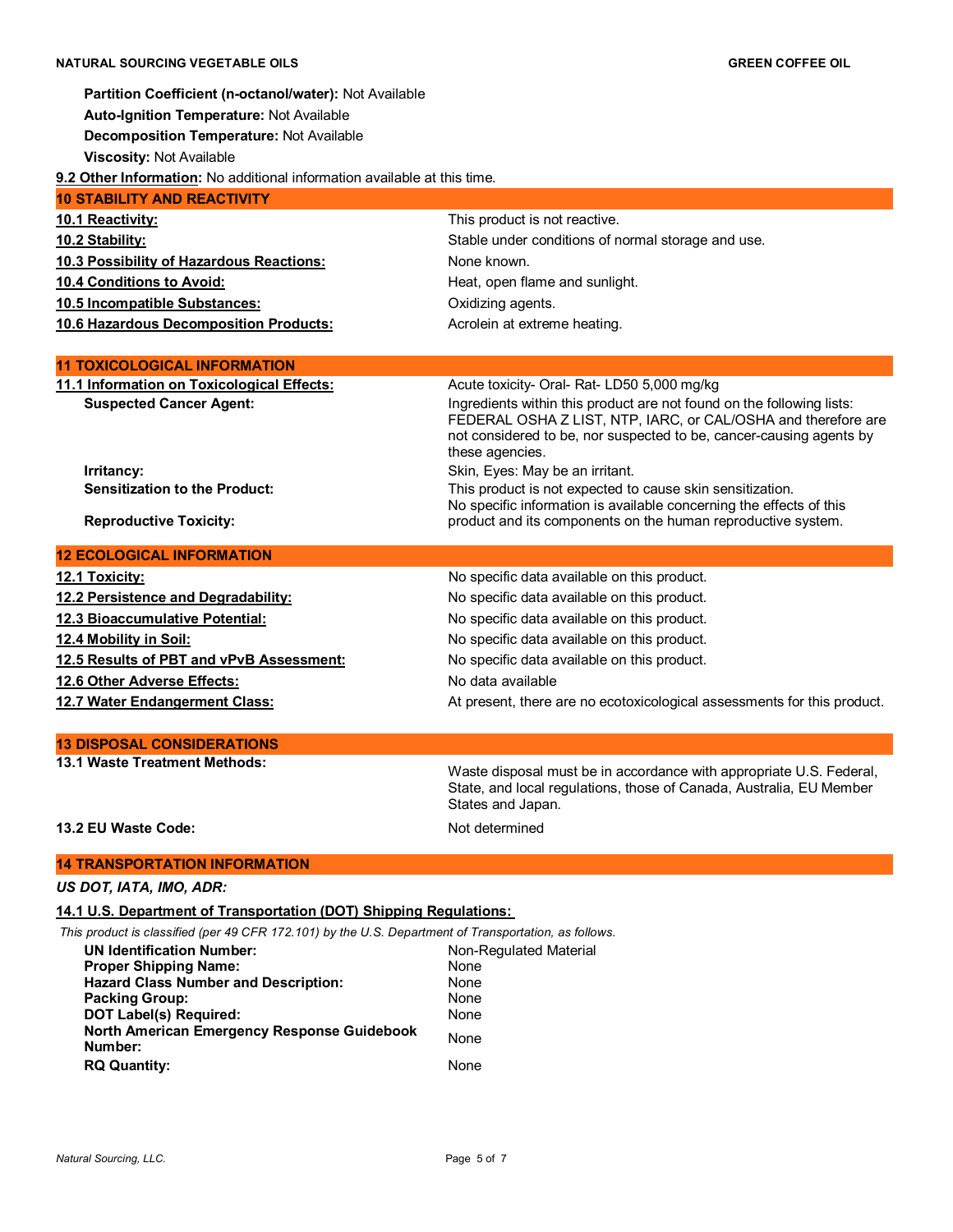#### **14.2 Environmental Hazards:**

**Marine Pollutant:**

#### **14.3 Special Precaution for User:** None

**14.4 International Air Transport Association Shipping IA.4 International AIT Fransport Association Shipping**<br>Information (IATA):

**14.5 International Maritime Organization Shipping** 

**14.6 Transport in Bulk According to Annex II of Marpol 73/78 and IBC Code:**

European Agreement Concerning the International Carriage of Dangerous Goods by Road (ADR:)

The components of this product are not designated by the Department of Transportation to be Marine Pollutants (49 CFR 172.101, Appendix B).

This product is not considered as dangerous goods.

This product is considered by the United Nations Economic Commission for Europe not to be dangerous goods.

#### **15 REGULATORY INFORMATION**

#### **15.1 Safety, Health and Environmental Regulations Specific for the Substance or Mixture:**

United States Regulations:

#### **U.S. SARA Reporting Requirements:**

The components of this product are subject to the reporting requirements of Sections 302, 304, and 313 of Title III of the Superfund Amendments and Reauthorization Act as follows:None

#### **U.S. SARA Threshold Planning Quantity:**

There are no specific Threshold Planning Quantities for the components of this product. The default Federal MSDS submission and inventory requirement filing threshold of 10,000 lbs (4,540 kg) therefore applies, per 40 CFR 370.20.

#### **U.S. CERCLA Reportable Quantity:**

None

#### **U.S. TSCA Inventory Status:**

The components of this product are listed on the TSCA Inventory or are exempted from listing.

#### **Other U.S. Federal Regulations:**

None known

#### **California Safe Drinking Water and Toxic Enforcement Act (Proposition 65):**

This product does not contain ingredients on the Proposition 65 Lists.

#### **15.2 Canadian Regulations:**

### **Canadian DSL/NDSL Inventory Status:**

Components are DSL Listed, NDSL Listed and/or are exempt from listing

**Other Canadian Regulations:** 

Not applicable

#### **Canadian Environmental Protection Act (CEPA) Priorities Substances Lists:**

This product has been classified in accordance with the hazard criteria of the Controlled Products Regulations and the MSDS contains all of the information required by those regulations.

#### **Canadian WHMIS Classification and Symbols:**

Classified per WHMIS 2015.

## **15.3 European Economic Community Information:**

This product meets the definition of a hazardous substance or preparation as defined by the European Union Council Directives 67/548/EEC, 1999/45/EC, 1272/2008/EC and subsequent Directives. See Section 2 for Details.

#### **Chemical Safety Assessment:**

No Chemical Safety Assessment has been carried out for this substance/mixture by the supplier.

#### **15.4 Australian Information for Product:**

Components of this product are listed on the International Chemical Inventory list.

#### **15.5 Japanese Information for Product:**

Japanese Minister of International Trade and Industry (MITI) Status: The components of this product are not listed as Class I Specified Chemical Substances, Class II Specified Chemical Substances, or Designated Chemical Substances by the Japanese MITI.